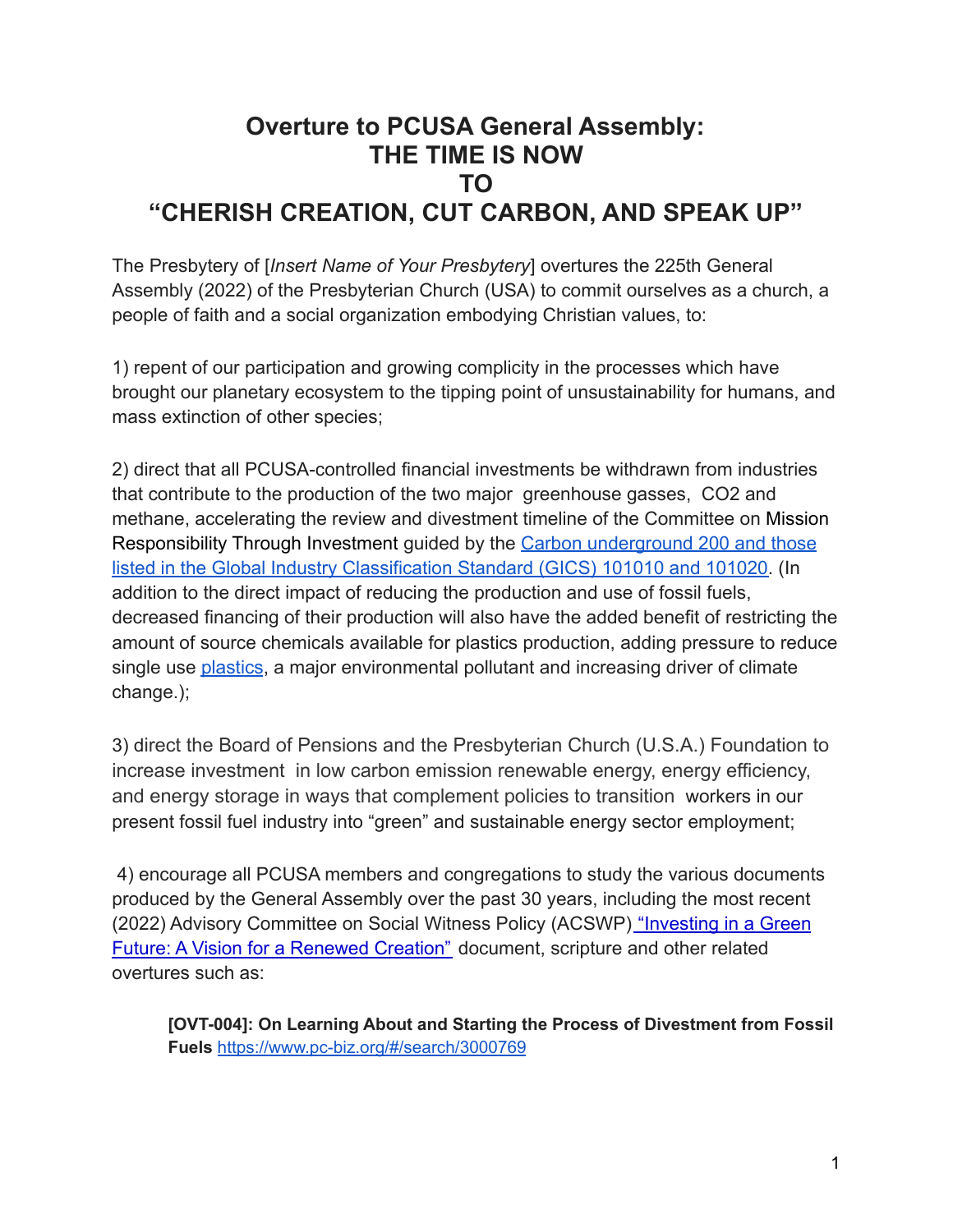**[OVT-015]: On Creating the Presbyterian Tree Fund** <https://www.pc-biz.org/#/search/3000854>

**[OVT-016]: On Reducing the Presbyterian Church (U.S.A.) Carbon Imprint—From the Presbytery of Des Moines** <https://www.pc-biz.org/#/search/3000855>

**[OVT-027]: On Affirming the United Nations Framework Convention on Climate Change (Paris Agreement)** <https://www.pc-biz.org/#/search/3000869>

**[OVT-034]: On Fossil Fuel Divestmen[t](https://www.pc-biz.org/#/search/3000876)** <https://www.pc-biz.org/#/search/3000876>

mitigation and adaptation;

stewardship of the earth;

5) urge our congregations and members to become the needed, faithful change we seek by being carbon neutral, net-zero, or even climate positive by 2030; encourage congregations with historic or landmark buildings to retrofit their structures to the furthest extent possible; implore all PCUSA-related educational institutions (secondary schools, colleges, universities, and seminaries [i]) and individual members to do the same with their homes and facilities**;**

6) advocate through our Office of Public Witness (Washington), UN and other denominational offices for national and international accountability around financial obligations and commitments under the United Nations Framework Convention on Climate Change (UNFCCC) and Paris Agreement ([https://unfccc.int/sites/default/files/english\\_paris\\_agreement.pdf\)](https://unfccc.int/sites/default/files/english_paris_agreement.pdf), including the pledges made to assist economically developing and emerging countries\* with carbon use

7) advocate through these same channels for climate justice\*\* based in national and international commitments to assist economically developing and emerging countries with recovery from the loss and damage resulting from the industrialized countries' disproportionate impact on climate change (aka,"climate debt"), as a new and proactive

8) advocate through all PCUSA channels the implementation of the Carbon Dividend Overture 08-12, approved by Commissioners in 2018 and encourage our government to pursue other economic strategies for incorporating "externalized" environmental costs into pricing of all goods and services; and

9) direct the Presbyterian Ministry at the United Nations, Presbyterian Hunger Program staff and our church's Office of Public Witness (Washington office) to develop a 10 year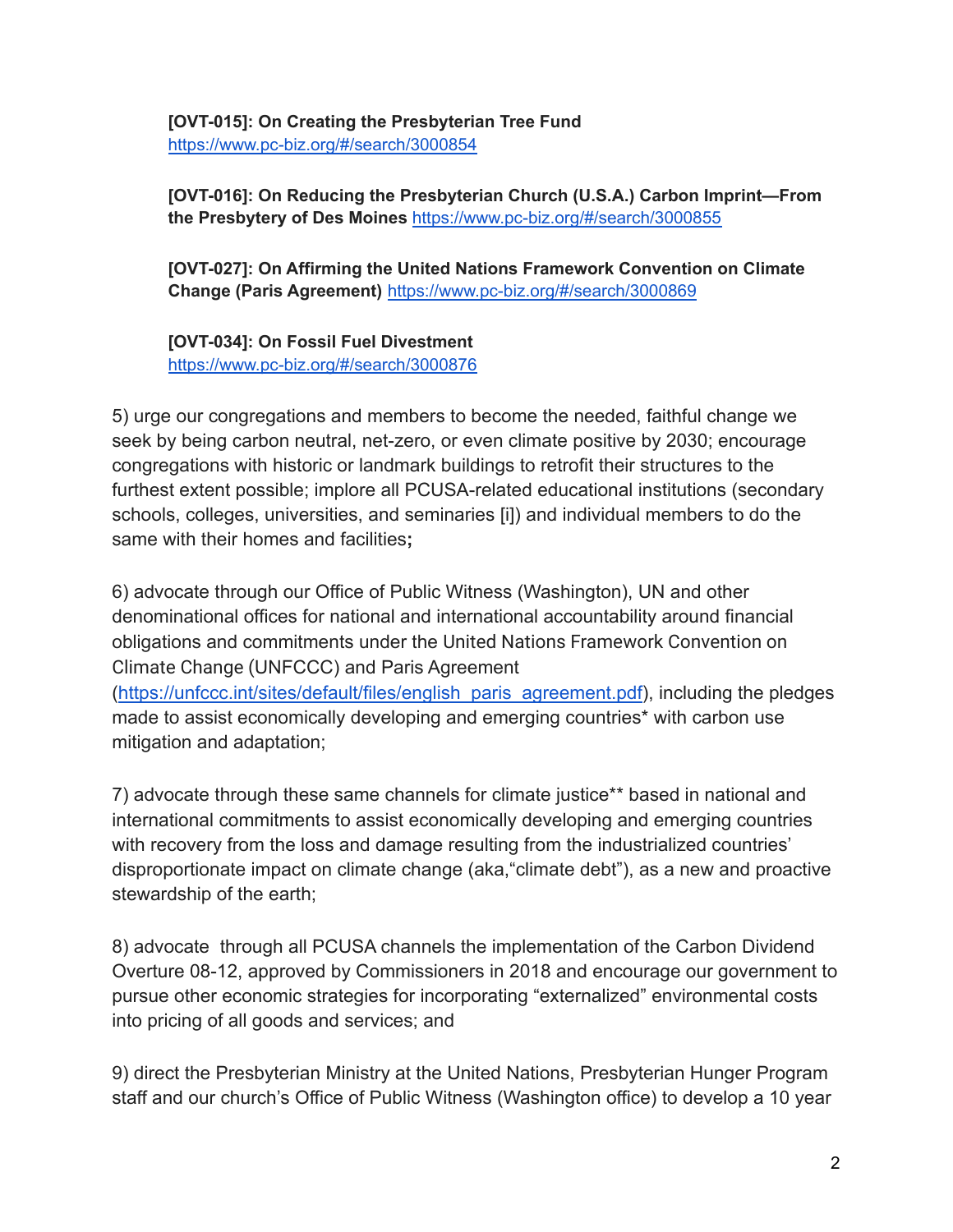strategy of accompaniment and advocacy before, during and after the annual Conference of the Parties (COP)s to the UNFCCC, utilizing to the extent practicable, our deployed staff and colleagues at World Communion of Reformed Churches (WCRC) and World Council of Churches (WCC). Work cooperatively with former staff and volunteers to the extent possible to provide continuity across the years and in collaboration with voluntary organizations such as Presbyterians for Earth Care to provide updates and make recommendations consistent with our social witness policy.

## **Rationale:**

Presbyterians have pioneered in the recognition of climate challenges and in environmental theology, going back to the 1960's and including major policy statements in 1981 (of both churches, pre-reunion), 1990, and 2008. These statements have drawn on a more faithful reading of scripture.

"The fundamental mandate for creation care comes from Genesis 2:15, where God places Adam in the garden to 'till it and keep it' (NRSV). A better translation from the Hebrew is 'to serve it and to preserve it.' In Genesis 1:26-28, God blesses humankind with dominion over the earth. This acknowledgement that humanity is the most powerful species on earth does not, however, give license to dominate and exploit the planet. Indeed, the following verses affirm the right of animals to share in the bounty of the earth's produce (Gen. 1:29-30). Human 'dominion' as intended in Genesis is best practiced in care for creation, in stewardship, which according to Genesis Noah fulfills best by implementing God's first endangered species act. Moreover, the great creation psalm of the Psalter views humanity as one species among many animal species, all meant to flourish together (Psalm 104:14-23). The psalmist exclaims, 'O Lord, how manifold are your works! In wisdom you have made them all; the earth is full of your creatures' (v. 24). Scripture affirms that God created the world in wisdom and out of love, and it is also out of love for the world that God gave Christ to redeem it (John 3:16). In Christ 'all things hold together' (Colossians 1:17), and 'every creature under heaven' is to receive God's good news (v. 23). According to Revelation, God's work in the world is to 'make all things new' (21:5), to bring about a new creation that does not destroy the old but transforms it, renews it. If the church is the sign of the new creation, then the church must lead the way in caring for creation." - Quote from the [2016](https://www.pc-biz.org/#/search/6285) Overture to the 222nd General Assembly on Amending G-1.0304, "The Ministry of [Members,"](https://www.pc-biz.org/#/search/6285) by Adding "Caring for God's [Creation"](https://www.pc-biz.org/#/search/6285) that was approved by GA and 104 Presbyteries] contributed by Dr. William P. Brown, William Marcellus McPheeters Professor of Old Testament at Columbia Theological Seminary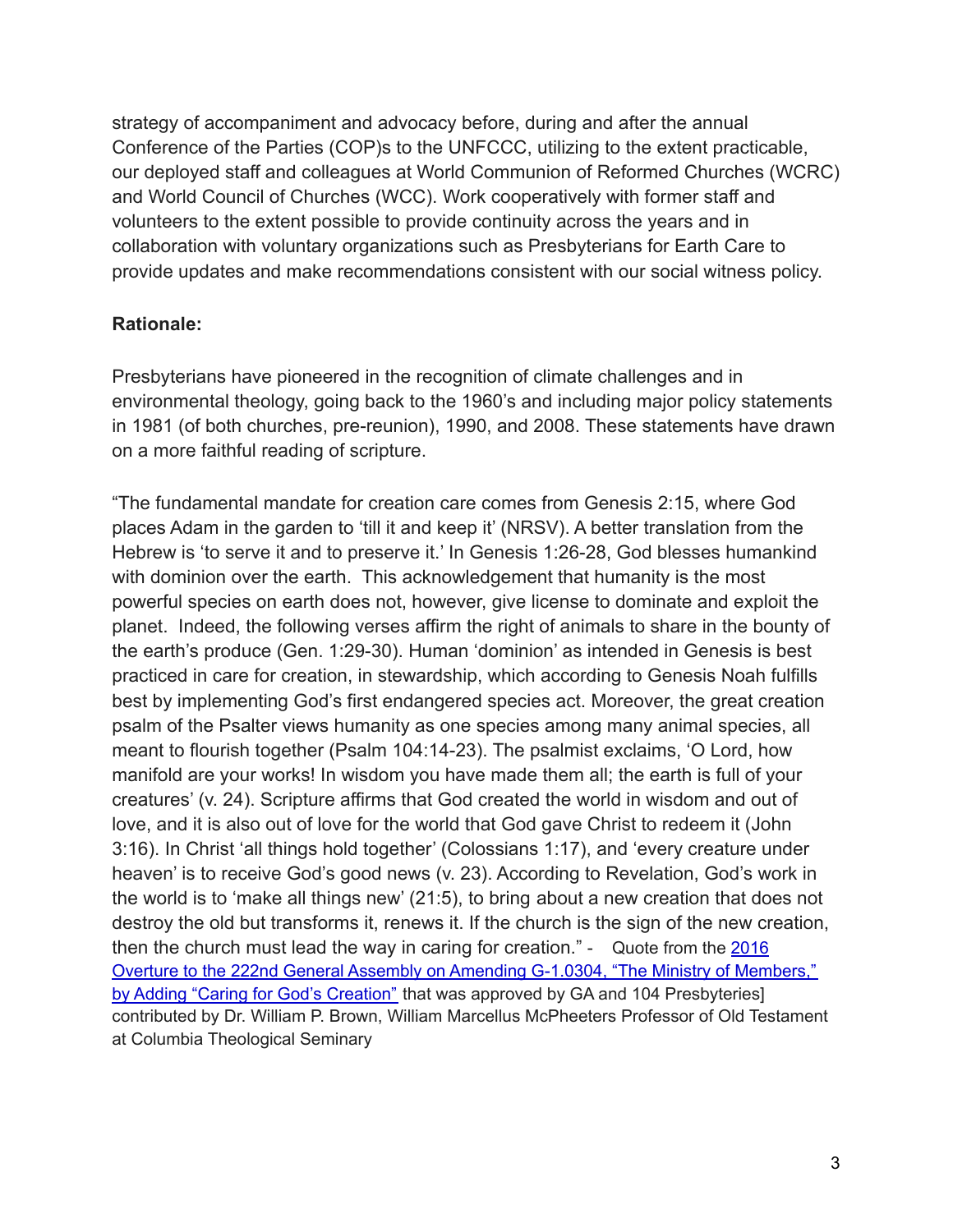As Presbyterians, we aspire to live into these teachings as well as the words of Jesus in the Gospel of Matthew (25:40,45) regarding our call to care for "the least of these" our brothers and sisters, in all their diversity, whose well-being is so intertwined with and dependent upon a healthy ecosystem.

Because of these values we are called to heed the report of the Intergovernmental Panel on Climate Change (IPCC) [ii] This research organization has issued six "assessment" reports over the last 33 years since its founding in 1988 focusing on the interaction of human activity and our world's warming atmosphere and changing climate. Their most recent report since 2015, issued in August of 2021, was compiled and agreed to by 234 authors from 65 countries. It states that "it is unequivocal that human influence has warmed the atmosphere, ocean and land."

This "human influence" is, to a preponderant extent, due to the use of fossil fuels by the industrialized countries during the last 50+ years. In this period, "greenhouse" gas emissions have increased to their highest levels in over 2 million years, increasing global average surface temperatures almost 1.2 degrees Celsius over pre-industrial levels. Global surface temperature has increased faster since 1970 than in any other 50-year period over at least the last 2000 years and global surface temperature is the highest in over 100,000 years. Optimistically, we are looking at a current trajectory of around a 1.8 degree increase by 2050, no matter how quickly we act[iii].

Sea level has risen faster since 1900 than over any preceding century in at least the last 3000 years and will be irreversible for millennia to come. Acidification of the oceans due to absorption of carbon dioxide over the last 50 years is unprecedented in at least 2 million years. It is virtually certain that hot extremes (including heatwaves) have become more frequent and more intense since the 1950s, while cold extremes (including cold waves) have become less frequent and less severe. These climatic changes have already caused super-sized floods, droughts, fires, hurricanes/cyclones, species loss and other effects across the U.S. and globe. Climate and agricultural zones have shifted poleward and all seasons are growing hotter. Humans are already driving the sixth mass extinction event, destroying ecosystems upon which we depend and eliminating countless species from the planet forever.

The global Paris Agreement goal is to keep global warming 'well below 2°C', and pursue efforts to limit it to 1.5°C. To avoid going beyond 1.5°C, global emissions need to reach their peak immediately and then fall within the next decades – reaching net zero by the middle of the century at the latest. That means we need to start acting on climate change now. We must redirect our energy production and economic activities sufficiently to avoid pushing our planet beyond the point at which it will be able to sustain life as we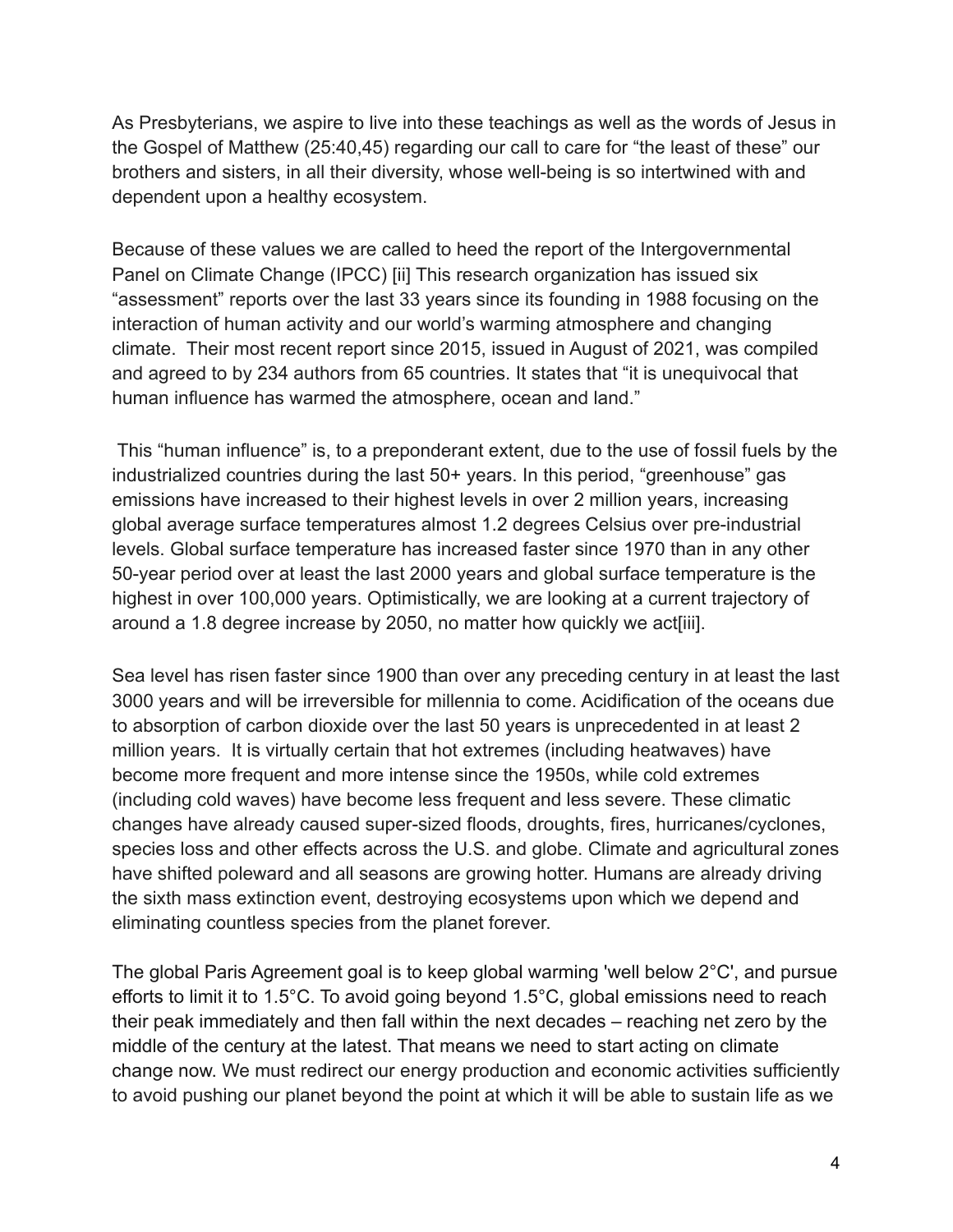know it, triggering catastrophic death and destruction. To do so, the world needs to halve its current emissions by 2030 and reduce emissions to net zero by 2050; a challenge that can only be met if emissions reductions start now. The IPCC report has conclusively determined that humanity must act within ten years. This does not mean we can wait a decade before acting. Every year we delay dramatically increases the cost of transforming our energy system. The time to act is now!

Furthermore, while less-developed nations and indigenous peoples are the least responsible for creating these consequences, they are also the most endangered and least well equipped to respond to them. Efforts should be made to prevent a new "green" colonialism by seeking ways to include communities in developing nations and other indigenous groups in benefitting from green technologies rather than exploiting them for their resources.

Given their geographic as well as socio-economic positioning and lived experience, these most vulnerable among the earth's populations possess unique perspectives regarding how to care for our common heritage of ecosystem, soil, species diversity, air and water, yet they are frequently excluded from the decision-making processes regarding the changes needed to protect them.

The challenges facing our planet can seem overwhelming. As Christians we are inspired to act not out of fear, but out of love for God, love for our neighbors (near and far, present and future), and love for God's creation entrusted to our care.

Among the options before us for how best to show our love for our neighbors and the planet is extending "the polluter pays" principle, (embodied in the 1992 Rio Declaration) beyond prohibitions to incorporate "costs" to the global ecosystem into the pricing of goods and services. This will, however, entail significant shifts in our economy and behavior.

One powerful economic tool that can help achieve these shifts and behavior changes, and has strong support among economists, business leaders, scientists, a number of faith communities, and people on multiple sides of the political spectrum, is putting a price on carbon that more faithfully reflects the full environmental cost of using fossil fuels. The 223rd General Assembly (2018) affirmed this approach when it passed [08-12] "On Supporting Carbon Pricing." Supporting this tool through education and advocacy furthers needed systemic economic change, previously approved General Assembly policy, and creation care[iv].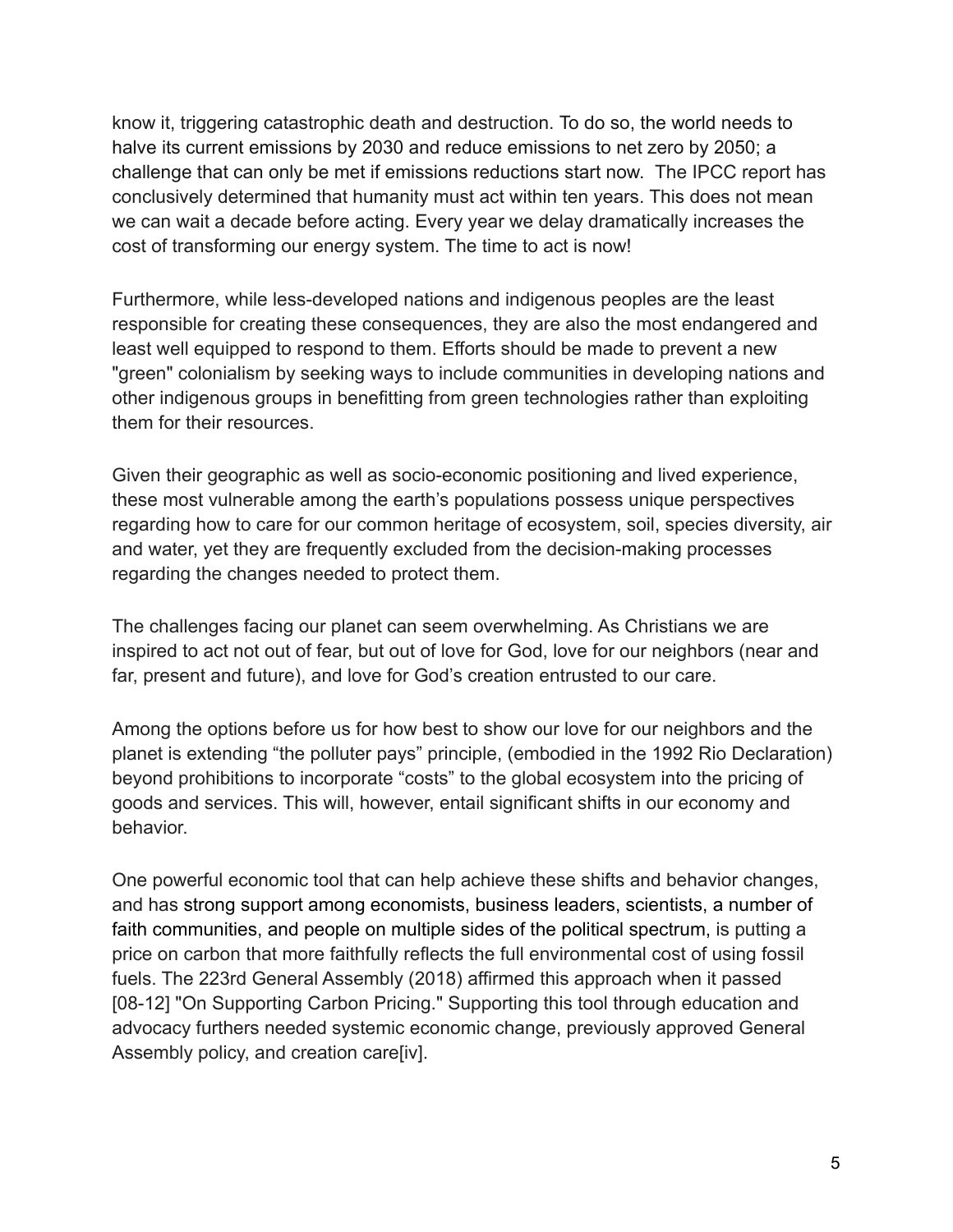Another of the ways many people of faith are promoting a reduction in climate changing greenhouse gasses is by calling on their congregations and denominations to disentangle their investments from the fossil fuel industry. As of today, according to Richard Brooks, Director of the Climate Finance Network Stand.Earth, 1,497 institutions including 520 faith groups/organizations, (among them, our fellow Presbyterians in the [Church of Scotland](https://brightnow.org.uk/news/church-of-scotland-divests-oil-and-gas-companies/) and the [Presbyterian Church of](https://www.rte.ie/news/2021/1026/1255807-fossil-fuel-divestment/) Ireland), are in the process of divesting a total of \$39.88 trillion from fossil fuel-related investments. This is larger than the annual GDP of the U.S. and China combined. Europe's largest pension fund in the Netherlands has announced a decision to divest within the next year and a half. (See presentations by Brooks, the Church of Sweden's Financial officer and a number of other church leaders on divestment as part of COP26 in 2021 at: Faith [Webinar:](https://www.youtube.com/watch?v=rTLKCmThOfk) COP26, Fossil Fuel [Divestment](https://www.youtube.com/watch?v=rTLKCmThOfk) and a Just Transition for All - YouTube

We wholeheartedly agree with Bishop Hugh Nelson of the Church of England who so aptly put it in his address to the COP 26 (2021 meeting in Glasgow, Scotland) in the webinar linked above, that we are called to "cherish creation, cut carbon and speak up."

—--------------------------------------------------------------------

\*Terminology varies as to how best to differentiate those countries and communities that are the greatest producers of greenhouse gasses from those that contribute very little; between those that are better positioned due to political power, geography and wealth to withstand the consequences of climate change and those that are not. We have chosen to follow the United Nations' terms of "Developing Countries, Emerging Economies and Industrialized Economies" as aligning generally with "least polluting, more polluting and historically most polluting" countries and to assume that the historically most polluting countries hold greater political as well as financial power to determine their own destiny and provide support for adaptation to, mitigation of and recovery from the devastating effects of climate change upon their own people. In shorthand, these nations are often called "global north"/"global south." Marianna Liete of the ACT Alliance of church based organizations lifts up the seminal writings of [Boaventura](http://www.boaventuradesousasantos.pt/pages/en/book-chapters.php) de Sousa Santos (Boaventura de Sousa Santos - Book [chapters](http://www.boaventuradesousasantos.pt/pages/en/book-chapters.php)) for his discussion of these terms.)

\*\*"Climate justice is a concept that addresses the ethical dimensions of climate change. Applied ethics, research and activism using the term approach anthropogenic climate change as an ethical, legal and political issue, rather than one that is purely environmental or physical in nature. This is done by relating the causes and effects of climate change to concepts of justice, particularly environmental justice and social justice. Climate justice examines concepts such as equality, human rights, collective rights, and the historical responsibilities for climate change." Wikipedia